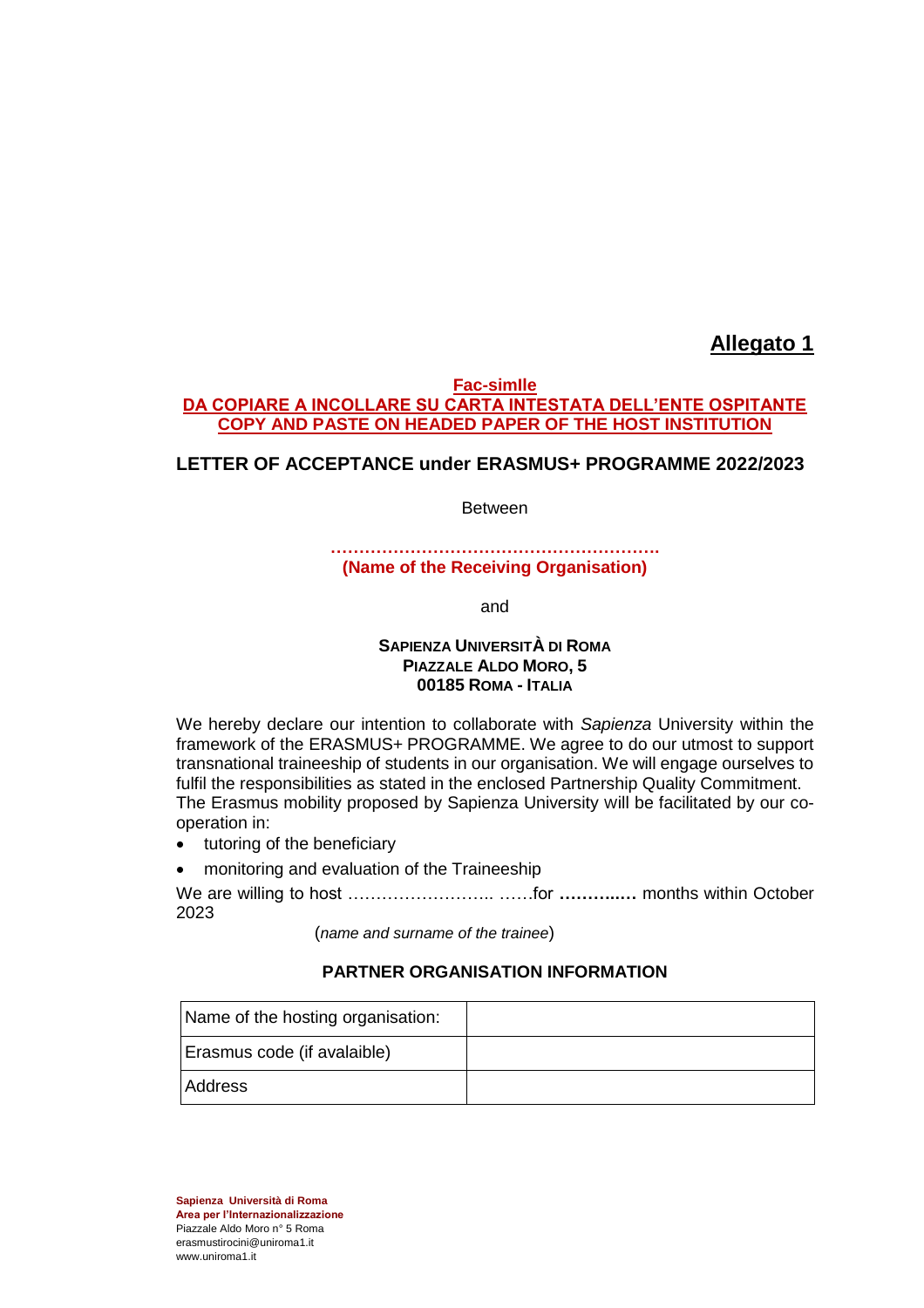| Postal code:             |                                            |
|--------------------------|--------------------------------------------|
| City:                    |                                            |
| Country:                 |                                            |
| Phone number:            |                                            |
| E-mail address:          |                                            |
| Web site:                |                                            |
| Country Code (Annex 1):  |                                            |
|                          | $\square$ S1 – Small (1-50 workers)        |
| Size Code:               | $\square$ S2 – Medium (51-250 workers)     |
|                          | $\square$ S3 – Large (251 or more workers) |
| Activity Code (Annex 2): |                                            |
| Isced code (Annex 3):    |                                            |

# **DETAILED DESCRIPTION OF THE ORGANIZATION:**

## **TRAINEESHIP PERIOD**: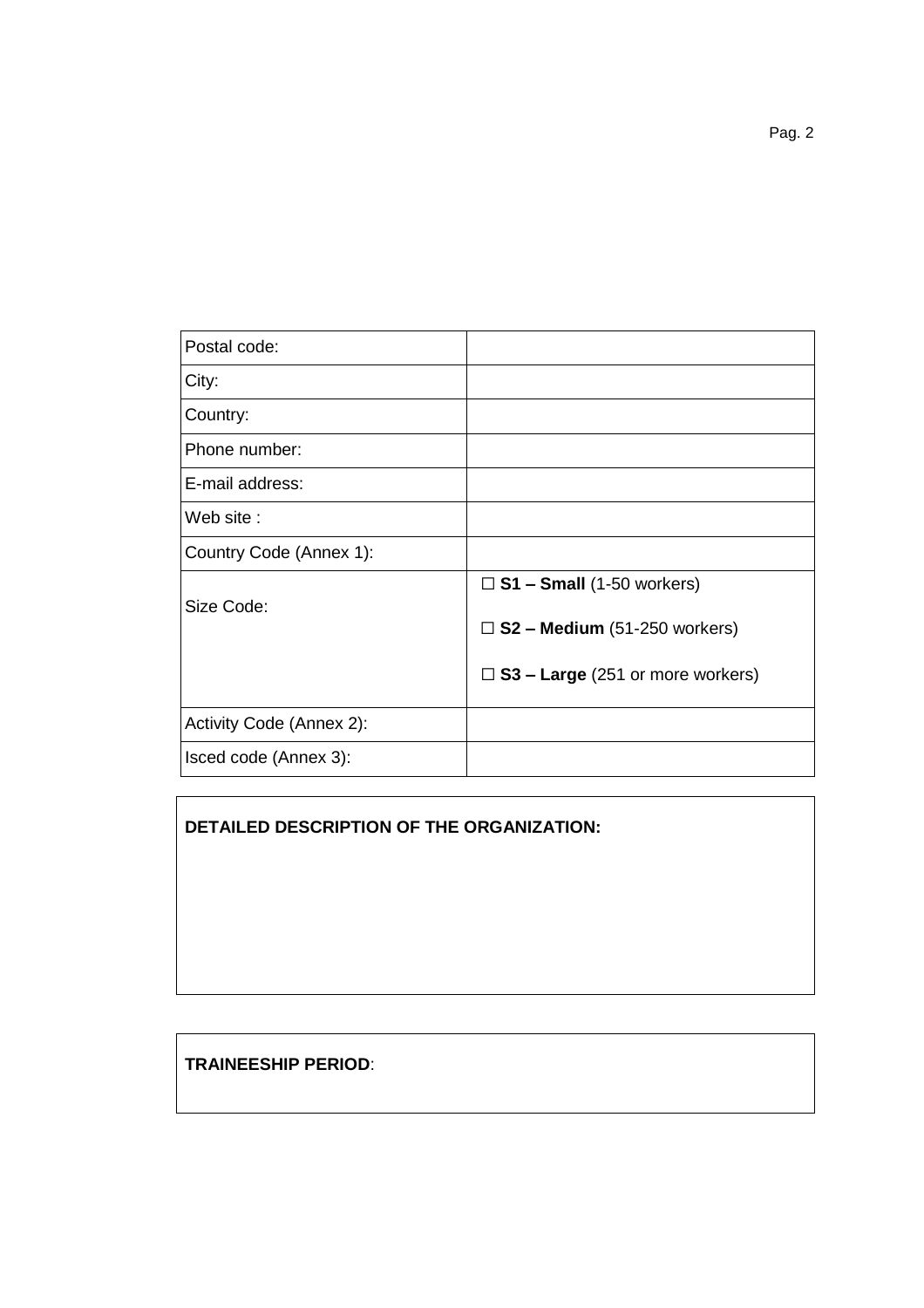Traineeship period: from \_\_\_\_ to \_\_\_\_

(*The mobility must end at maximum the 31.10.2023*)

## **DETAILED DESCRIPTION OF THE WORK PROGRAMME OF THE TRAINEESHIP**:

## **TYPE OF MOBILITY**

Erasmus+ traineeship

 $\Box$  Digital opportunity traineeship

## **LANGUAGE REQUIREMENTS**

**Working language of the traineeship**: ...................................................

| Level requested at the beginning of traineeship: $B1 \Box$ $B2 \Box$ $C1 \Box$ $C2 \Box$                                                                  |  |  |  |  |  |
|-----------------------------------------------------------------------------------------------------------------------------------------------------------|--|--|--|--|--|
| (For the Common European Framework of Reference for Languages (CEFR) see<br>http://europass.cedefop.europa.eu/en/resources/european-language-levels-cefr) |  |  |  |  |  |

*On the basis of our evaluation the trainee fulfills the above mentioned language requirements*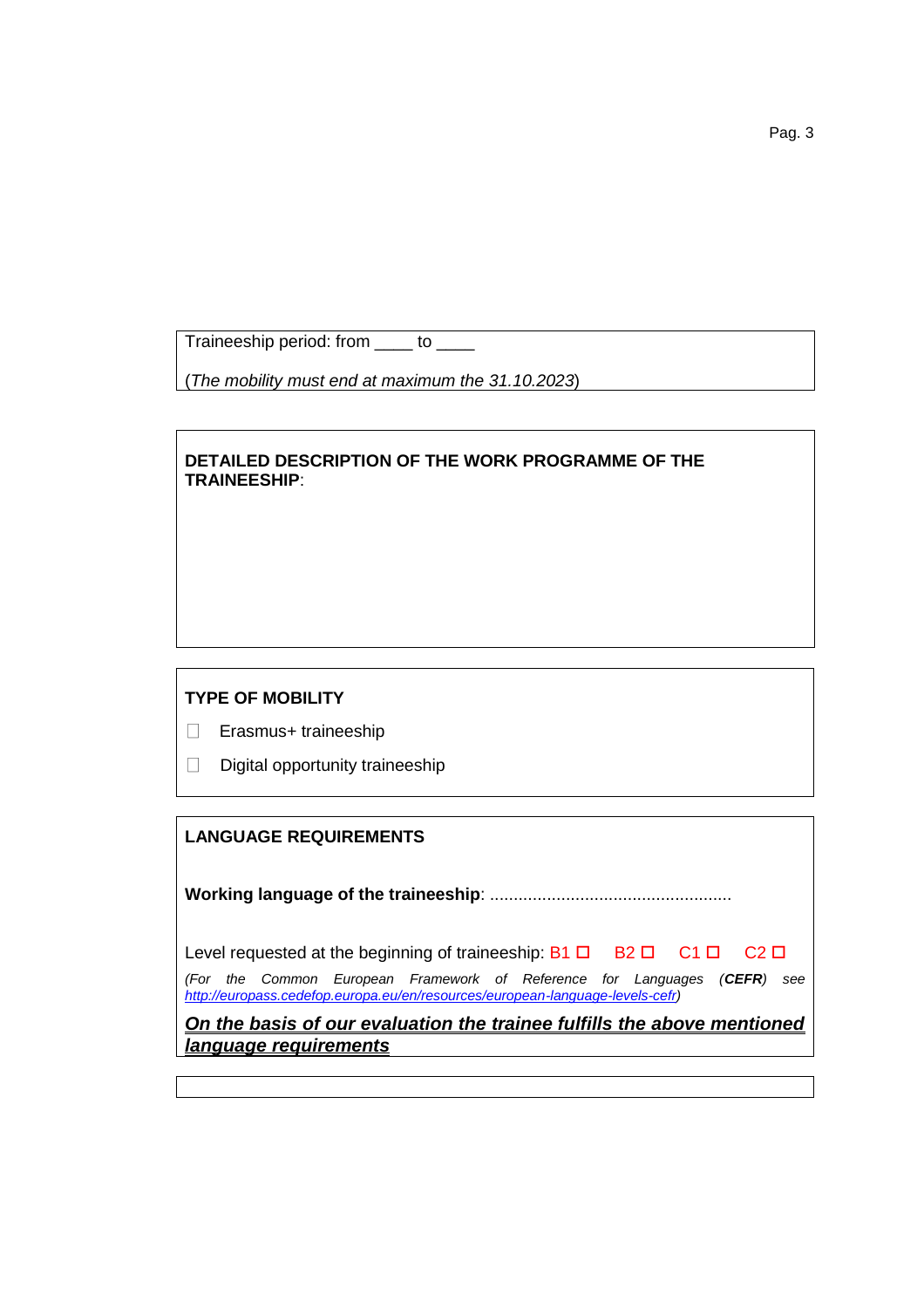# **CONTACT DETAILS OF THE RECEIVING ORGANIZATION RESPONSIBLE FOR TRAINEESHIP**

| Name and surname: |  |
|-------------------|--|
| E-mail:           |  |
| Phone nr.:        |  |

Date: ......................…

#### **QUALITY COMMITMENT for Erasmus + Student Traineeship 2020/2021**

This Quality Commitment replicates the principles of the European Quality Charter for Mobility

#### **THE SENDING HIGHER EDUCATION INSTITUTION\* UNDERTAKES TO:**

Define the **learning outcomes** of the placement in terms of the knowledge, skills and competencies to be acquired

Assist the student in **choosing** the appropriate host organisation, project duration and placement content to achieve these learning outcomes

**Select** students on the basis of clearly defined and transparent criteria and procedures and sign a **placement contract** with the selected students.

**Prepare** students for the practical, professional and cultural life of the host country, in particular through language training tailored to meet their occupational needs

Give **full recognition** to the student for satisfactory completed activities specified in the Learning Agreement for **Traineeship** 

**Evaluate** with each student the personal and professional development achieved through participation in the Erasmus programme

#### **THE SENDING INSTITUTION<sup>1</sup> AND HOST ORGANISATION JOINTLY UNDERTAKE TO:**

Negotiate and agree a tailor-made **Learning Agreement for Traineeship** (including the programme of the placement and the recognition arrangements) for each student and the adequate mentoring arrangements

**Monitor** the progress of the placement and take appropriate action if required.

#### **THE HOST ORGANISATION UNDERTAKES TO:**

 $\overline{a}$ 

<sup>&</sup>lt;sup>1</sup> In the event that the higher education institution is integrated in a consortium, its commitments may be shared with the co-ordinating organisation of the consortium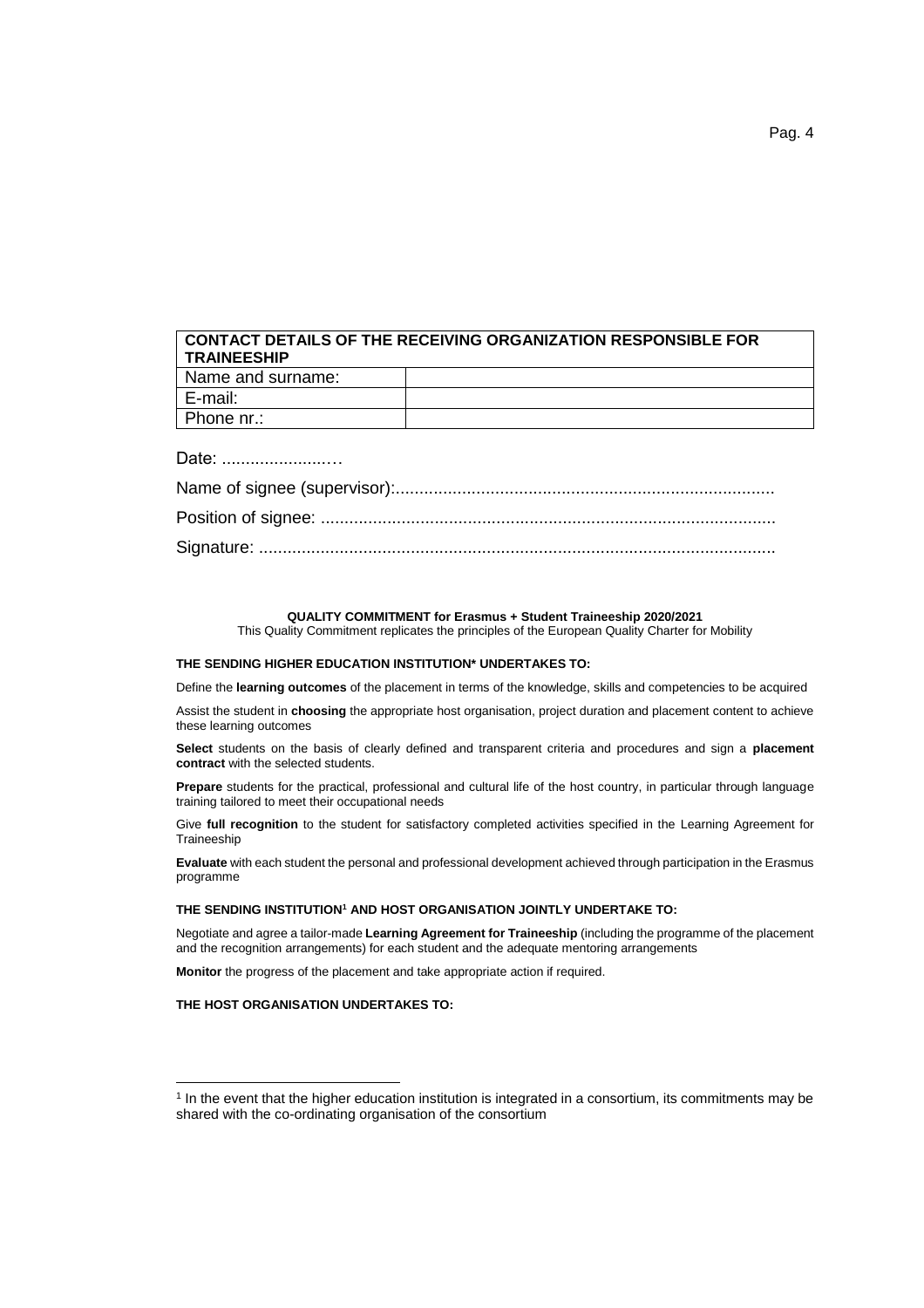Assign to students **tasks and responsibilities** (as stipulated in the Learning Agreement for Traineeship) to match their knowledge, skills, competencies and training objectives and ensure that appropriate equipment and support is available

Draw **a contract or equivalent document** for the placement in accordance with the requirements of the national legislation (if necessary)

**Appoint a mentor** to advise students, help them with their integration in the host environment and monitor their training progress

Provide **practical support** if required, check appropriate insurance cover and facilitate understanding of the culture of the host country

#### **THE STUDENT UNDERTAKES TO:**

Comply with all **arrangements** negotiated for his/her placement and to do his/her best to make the placement a success

Abide by the **rules and regulations** of the host organisation, its normal working hours, code of conduct and rules of confidentiality

**Communicate** with the sending institution about any problem or changes regarding the placement

**Submit a report** in the specified format and any required supporting documents at the end of the placement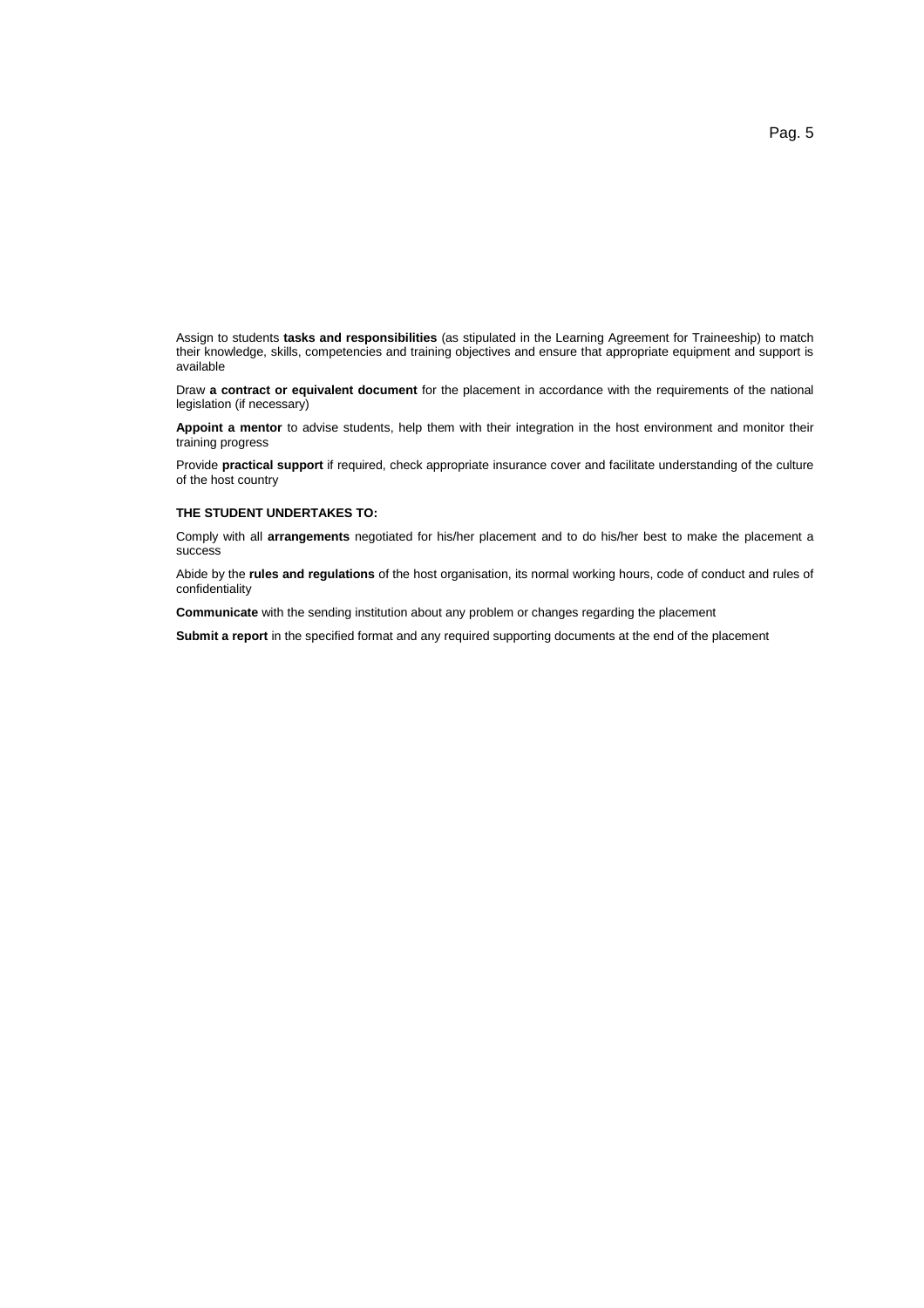### **ANNEX 1. - country codes**

| <b>AUSTRIA</b>        | AT        | <b>LIECHTENSTEIN</b>  | LI.       |
|-----------------------|-----------|-----------------------|-----------|
| <b>BELGIUM</b>        | <b>BE</b> | <b>LITHUANIA</b>      | LT.       |
| <b>BULGARIA</b>       | BG        | <b>LUXEMBOURG</b>     | LU        |
| <b>CYPRUS</b>         | <b>CY</b> | LATVIA                | LV        |
| <b>CZECH REPUBLIC</b> | CZ.       | <b>MALTA</b>          | MT        |
| <b>GERMANY</b>        | DE        | <b>NETHERLANDS</b>    | <b>NL</b> |
| <b>DENMARK</b>        | <b>DK</b> | <b>NORWAY</b>         | <b>NO</b> |
| <b>ESTONIA</b>        | <b>EE</b> | <b>POLAND</b>         | <b>PL</b> |
| <b>SPAIN</b>          | ES.       | PORTUGAL              | PT.       |
| <b>FINLAND</b>        | FI        | <b>ROMANIA</b>        | <b>RO</b> |
| <b>FRANCE</b>         | <b>FR</b> | <b>SWEDEN</b>         | <b>SE</b> |
| <b>GREECE</b>         | <b>GR</b> | <b>SLOVENIA</b>       | SI        |
| <b>CROATIA</b>        | <b>HR</b> | <b>SLOVAKIA</b>       | SK        |
| <b>HUNGARY</b>        | HU        | <b>TURKEY</b>         | <b>TR</b> |
| <b>IRELAND</b>        | IE        | <b>UNITED KINGDOM</b> | UK        |
| <b>ICELAND</b>        | <b>IS</b> |                       |           |

| <b>LIECHTENSTEIN</b>  | Ц         |
|-----------------------|-----------|
| LITHUANIA             | LT        |
| LUXEMBOURG            | LU        |
| LATVIA                | LV        |
| <b>MALTA</b>          | MT        |
| <b>NETHERLANDS</b>    | <b>NL</b> |
| <b>NORWAY</b>         | <b>NO</b> |
| <b>POLAND</b>         | PL        |
| <b>PORTUGAL</b>       | PT        |
| <b>ROMANIA</b>        | <b>RO</b> |
| <b>SWEDEN</b>         | SE        |
| <b>SLOVENIA</b>       | SI        |
| <b>SLOVAKIA</b>       | SK        |
| <b>TURKEY</b>         | <b>TR</b> |
| <b>UNITED KINGDOM</b> | UK        |
|                       |           |
|                       |           |

# **ANNEX 2. - Description Economic activity**

| <b>CODE</b> | Description Economic activity                                                                                                                                 |
|-------------|---------------------------------------------------------------------------------------------------------------------------------------------------------------|
| A           | Agriculture, Forestry and Fishing / Agricoltura, Silvicoltura e Pesca                                                                                         |
| B           | Mining and Quarrying / Attività estrattiva                                                                                                                    |
| C           | Manufacturing / Attivitá Manifatturiere                                                                                                                       |
| D           | Electricity, Gas, Steam and Air Conditioning Supply / Fornitura di Energia Elettrica, Gas,<br>Vapore e Aria Condizionata                                      |
| F.          | Water supply, Severage, Waste Management And Remediation Activities / Fornitura di Acqua;<br>Reti Fognarie, Attività di Trattamento dei Rifiuti e Risanamento |
| F           | Construction / Costruzioni                                                                                                                                    |
| G           | Wholesale and Retail Trade; Repair of Motor Vehicles and Motorcycles / Commercio<br>all'ingrosso e al Dettaglio; Riparazione di Autoveicoli e Motocicli       |
| н           | Transportation and Storage / Trasporto e Magazzinaggio                                                                                                        |
|             | Accomodation and Food Service Activities / Servizi di alloggio e di Ristorazione                                                                              |
| J           | Information and Communication / Servizi di Informazione e Comunicazione                                                                                       |
| ĸ           | Financial Intermediation, Insurance end Pension Funding / Attività Finanziarie e Assicurative                                                                 |
|             | Real Estate, Renting and Business Activities / Attività Immobiliari                                                                                           |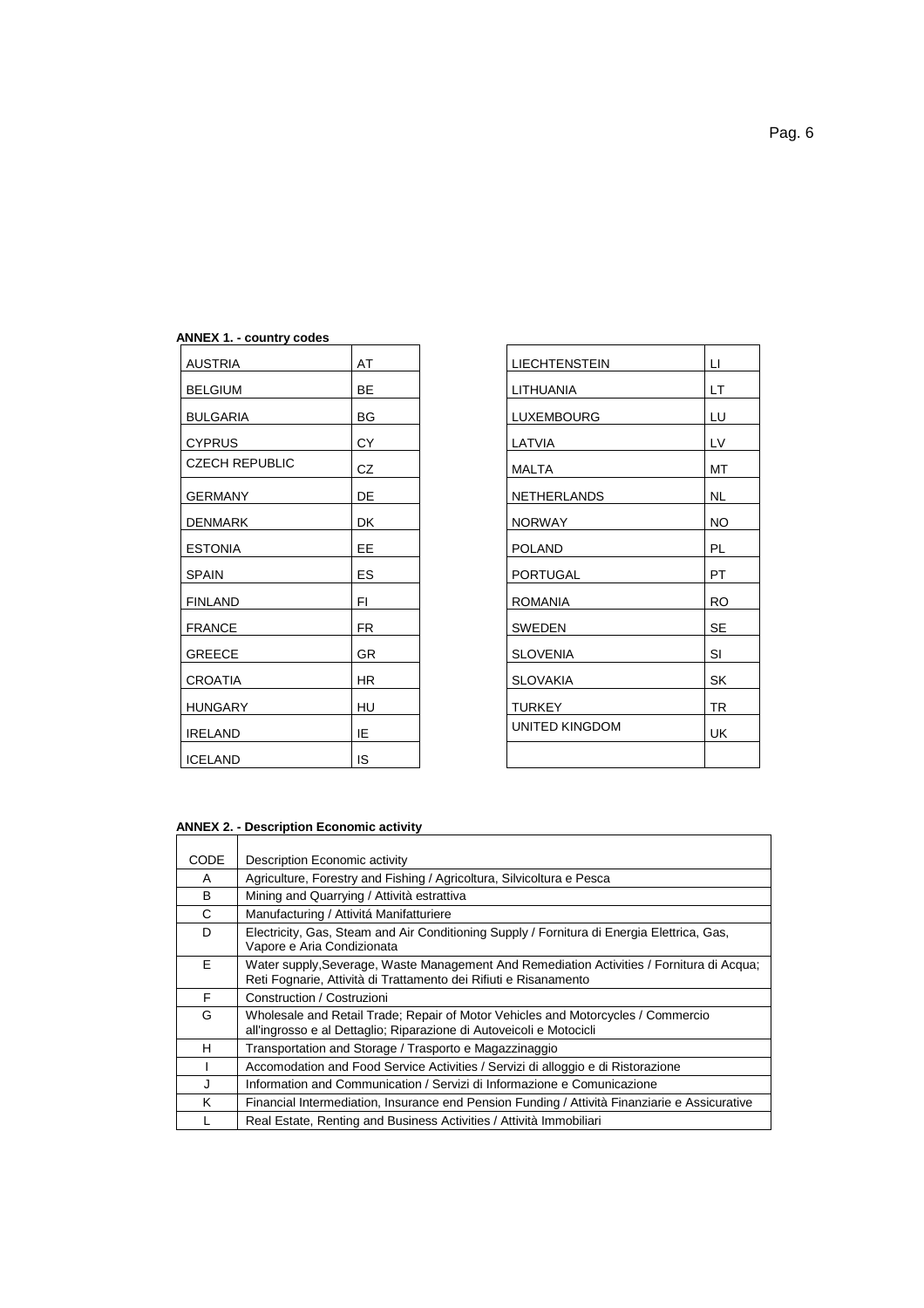| м        | Technical Activities, Research and Development Activities / Attività Professionali, Scientifiche<br>e Tecniche                                                                                                                                                                                                           |
|----------|--------------------------------------------------------------------------------------------------------------------------------------------------------------------------------------------------------------------------------------------------------------------------------------------------------------------------|
| N        | Administrative and Support Service Activities / Attività Amministrative e di Servizi di Supporto                                                                                                                                                                                                                         |
| $\Omega$ | Public Administration and Defence; Compulsory Social Security / Amministrazione Pubblica e<br>Difesa; Assicurazione Sociale Obbligatoria                                                                                                                                                                                 |
| P        | Education / Istruzione                                                                                                                                                                                                                                                                                                   |
| Q        | Human Health and Social Work Activities / Sanità e Assistenza Sociale                                                                                                                                                                                                                                                    |
| R        | Cultural And Recreational Activities / Attività Artistiche, di Intrattenimento e Divertimento                                                                                                                                                                                                                            |
| S.       | Other Service Activities / Altre Attività di Servizi                                                                                                                                                                                                                                                                     |
| т        | Activities of Households as Employers ; undifferentiatied goods and services producing<br>activities of households for own use/ Attività di famiglie e convivenze come datori di lavoro per<br>personale e domestico ; produzione di beni e servizi indifferenziati per uso proprio da parte di<br>famiglie e convivenze |
| U        | Activities of Extraterritorial organisations and bodies / Attività di Organizzazioni ed Organismi<br>extraterritoriali                                                                                                                                                                                                   |

For further details about the economic activity codes please, visit: [http://ec.europa.eu/eurostat/ramon/nomenclatures/index.cfm?TargetUrl=LST\\_NOM\\_DTL&StrNom=NACE\\_REV2&S](http://ec.europa.eu/eurostat/ramon/nomenclatures/index.cfm?TargetUrl=LST_NOM_DTL&StrNom=NACE_REV2&StrLanguageCode=EN&IntPcKey=&StrLayoutCode=&IntCurrentPage=1) [trLanguageCode=EN&IntPcKey=&StrLayoutCode=&IntCurrentPage=1](http://ec.europa.eu/eurostat/ramon/nomenclatures/index.cfm?TargetUrl=LST_NOM_DTL&StrNom=NACE_REV2&StrLanguageCode=EN&IntPcKey=&StrLayoutCode=&IntCurrentPage=1)

| <b>ISCED</b><br><b>CODES</b> | Description                                             |
|------------------------------|---------------------------------------------------------|
| 0110                         | Education, not further defined                          |
| 0111                         | Education science                                       |
| 0112                         | Training for pre-school teachers                        |
| 0113                         | Teacher training without subject specialization         |
| 0114                         | Teacher training with subject specialization            |
| 0119                         | Education, not elsewhere classified                     |
| 0188                         | Education, inter-disciplinary programmes                |
| 0210                         | Arts, not further defined                               |
| 0211                         | Audio-visual techniques and media production            |
| 0212                         | Fashion, interior and industrial design                 |
| 0213                         | Fine arts                                               |
| 0214                         | <b>Handicrafts</b>                                      |
| 0215                         | Music and performing arts                               |
| 0219                         | Arts, not elsewhere classified                          |
| 0220                         | Humanities (except languages), not further defined      |
| 0221                         | Religion and theology                                   |
| 0222                         | History and archaeology                                 |
| 0223                         | Philosophy and ethics                                   |
| 0229                         | Humanities (except languages), not elsewhere classified |
| 0230                         | Languages, not further defined                          |

### **ANNEX 3. - Isced codes**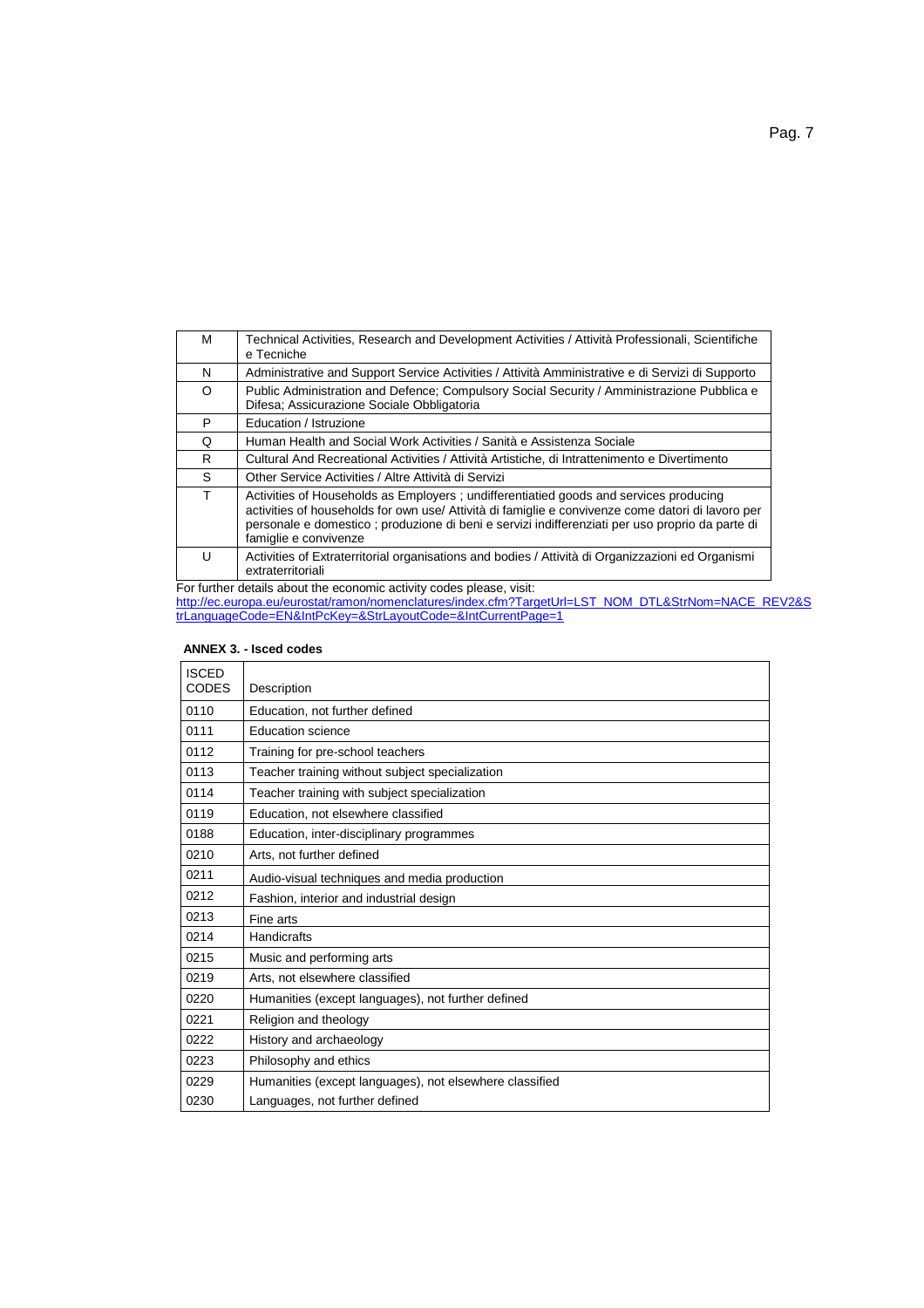| 0231 | Language acquisition                                                       |
|------|----------------------------------------------------------------------------|
| 0232 | Literature and linguistics                                                 |
| 0239 | Languages, not elsewhere classified                                        |
| 0288 | Arts and humanities, inter-disciplinary programmes                         |
| 0310 | Social and behavioural sciences, not further defined                       |
| 0311 | Economics                                                                  |
| 0312 | Political sciences and civics                                              |
| 0313 | Psychology                                                                 |
| 0314 | Sociology and cultural studies                                             |
| 0319 | Social and behavioural sciences, not elsewhere classified                  |
| 0320 | Journalism and information, not further defined                            |
| 0321 | Journalism and reporting                                                   |
| 0322 | Library, information and archival studies                                  |
| 0329 | Journalism and information, not elsewhere classified                       |
| 0388 | Social sciences, journalism and information, inter-disciplinary programmes |
| 0410 | Business and administration, not further defined                           |
| 0411 | Accounting and taxation                                                    |
| 0412 | Finance, banking and insurance                                             |
| 0413 | Management and administration                                              |
| 0414 | Marketing and advertising                                                  |
| 0415 | Secretarial and office work                                                |
| 0416 | Wholesale and retail sales                                                 |
| 0417 | Work skills                                                                |
| 0419 | Business and administration, not elsewhere classified                      |
| 0421 | Law                                                                        |
| 0429 | Law, not elsewhere classified                                              |
| 0488 | Business, administration and law, inter-disciplinary programmes            |
| 0510 | Biological and related sciences, not further defined                       |
| 0511 | Biology                                                                    |
| 0512 | Biochemistry                                                               |
| 0519 | Biological and related sciences, not elsewhere classifed                   |
| 0520 | Environment, not further defined                                           |
| 0521 | <b>Environmental sciences</b>                                              |
| 0522 | Natural environments and wildlife                                          |
| 0529 | Environment, not elsewhere classified                                      |
| 0530 | Physical sciences, not further defined                                     |
| 0531 | Chemistry                                                                  |
| 0532 | Earth sciences                                                             |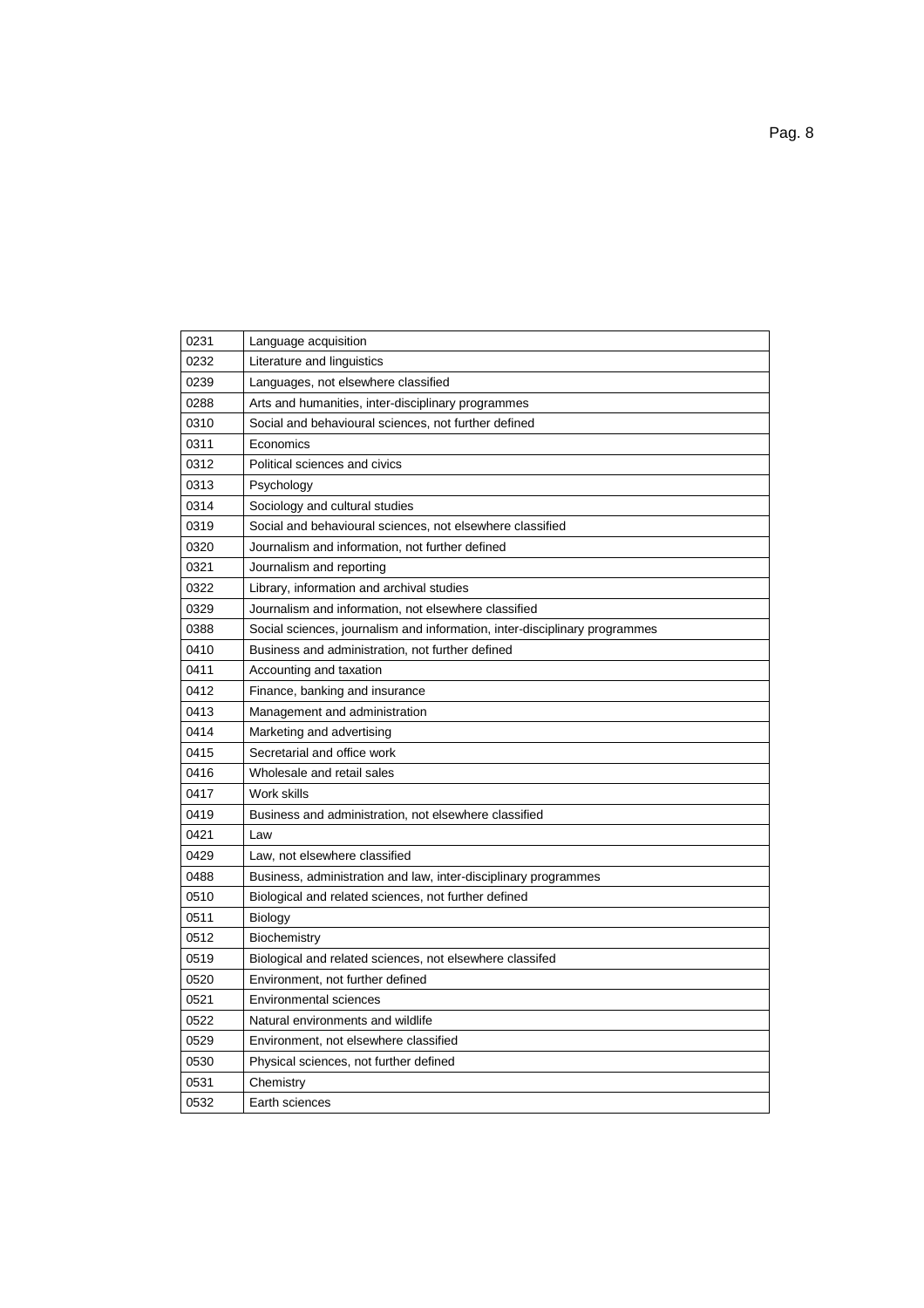| 0533 | Physics                                                                          |
|------|----------------------------------------------------------------------------------|
| 0539 | Physical sciences, not elsewhere classified                                      |
| 0540 | Mathematics and statistics, not further defined                                  |
| 0541 | Mathematics                                                                      |
| 0542 | <b>Statistics</b>                                                                |
| 0549 | Mathematics and statistics, not elsewhere classified                             |
| 0588 | Natural sciences, mathematics and statistics, inter-disciplinary programmes      |
| 0610 | Information and Communication Technologies (ICTs), not further defined           |
| 0611 | Computer use                                                                     |
| 0612 | Database and network design and administration                                   |
| 0613 | Software and applications development and analysis                               |
| 0619 | Information and Communication Technologies (ICTs), not elsewhere classified      |
| 0688 | Information and Communication Technologies (ICTs), inter-disciplinary programmes |
| 0710 | Engineering and engineering trades, not further defined                          |
| 0711 | Chemical engineering and processes                                               |
| 0712 | Environmental protection technology                                              |
| 0713 | Electricity and energy                                                           |
| 0714 | Electronics and automation                                                       |
| 0715 | Mechanics and metal trades                                                       |
| 0716 | Motor vehicles, ships and aircraft                                               |
| 0719 | Engineering and engineering trades, not elsewhere classified                     |
| 0720 | Manufacturing and processing, not further defined                                |
| 0721 | Food processing                                                                  |
| 0722 | Materials (glass, paper, plastic and wood)                                       |
| 0723 | Textiles (clothes, footwear and leather)                                         |
| 0724 | Mining and extraction                                                            |
| 0729 | Manufacturing and processing, not elsewhere classified                           |
| 0730 | Architecture and construction, not further defined                               |
| 0731 | Architecture and town planning                                                   |
| 0732 | Building and civil engineering                                                   |
| 0739 | Architecture and construction, not elsewhere classified                          |
| 0788 | Engineering, manufacturing and construction, inter-disciplinary programmes       |
| 0810 | Agriculture, not further defined                                                 |
| 0811 | Crop and livestock production                                                    |
| 0812 | Horticulture                                                                     |
| 0819 | Agriculture, not elsewhere classified                                            |
| 0821 | Forestry                                                                         |
| 0829 | Forestry, not elsewhere classified                                               |